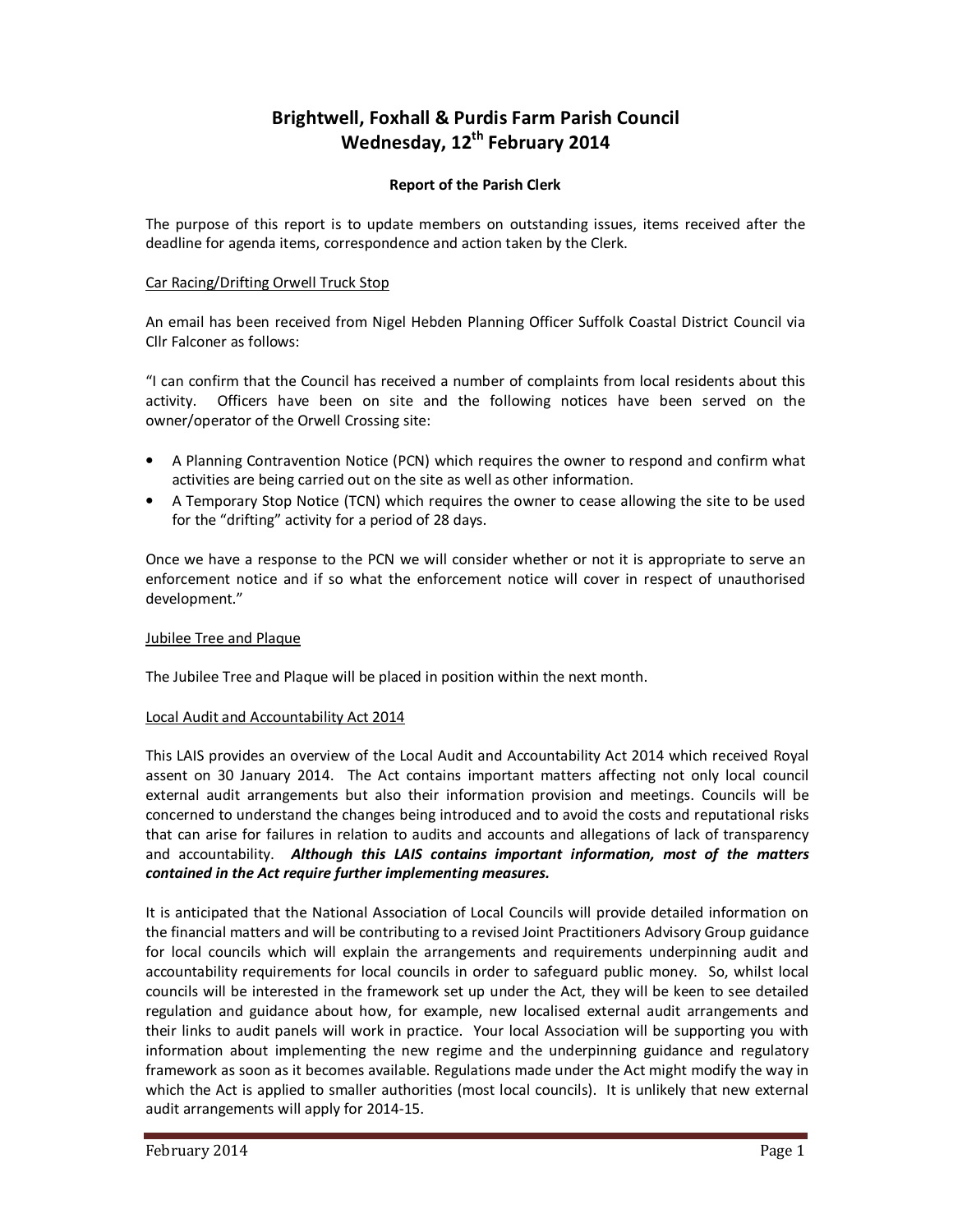The Act applies to other local authorities and public service bodies but this LAIS only covers matters relating to local councils.

The main points affecting local councils in the Act are:

- 1) External audit arrangements for the future. Date of implementation to be determined by the Secretary of State.
- 2) A statutory Transparency Code applying to local councils will be published, requiring even smaller councils to publish certain information (currently only larger councils have to publish expenditure over £500). Date of implementation to be determined by the Secretary of State.
- 3) A statutory Code on Local Authority Publicity which will relate to local council newsletters and other publicity. This provision comes into effect 2 months from 30 January 2014 but councils will be waiting for an implementing direction and detail from the Secretary of State.
- 4) Filming and use of social media at council meetings will be permitted. This provision comes into effect 2 months from 30 January 2014 but councils will be waiting for the implementing regulations and legislative amendments to emerge from Government.
- 5) New regulations will be introduced covering parish polls. Date of implementation to be determined by the Secretary of State.
- 6) Changes are being made to take account of levies (but hopefully not local council precepts which have a separate referendum framework which the Secretary of State may invoke) for the purpose of determining whether council tax is 'excessive' for council tax referendums. In force from 30 January 2014.

Unless otherwise stated in the LAIS, the date that the provision comes into force is to be determined by the Secretary of State.

The question of whether councils can now move away from using two cheque signatories for payments, if they wish, has been taken through separate parliamentary processes. Although many councils do use alternative methods of payments, these will not be formal legal methods of payment until required safeguards for councils using alternative methods are published in guidance which it is anticipated will be within the next few months.

### Precept Referendums – Notification Received from SALC

The following announcement has been provided from the National Association of Local Councils.

"The Government has not extended referendum principles to parish councils.

The key element of today's written ministerial statement by Local Government Minister Brandon Lewis MP on the final local government finance settlement 2014/2015 is below:

"We have not determined principles for local precepting authorities in 2014 to 2015, but we are putting on notice that we are prepared if necessary to apply the referendum thresholds to larger town and parish councils from 2015 to 2016 onwards to provide protection for local taxpayers and extend the principle of direct democracy."

The statement also reiterates the Minister's expectation council tax support funding is passed on to parish councils: